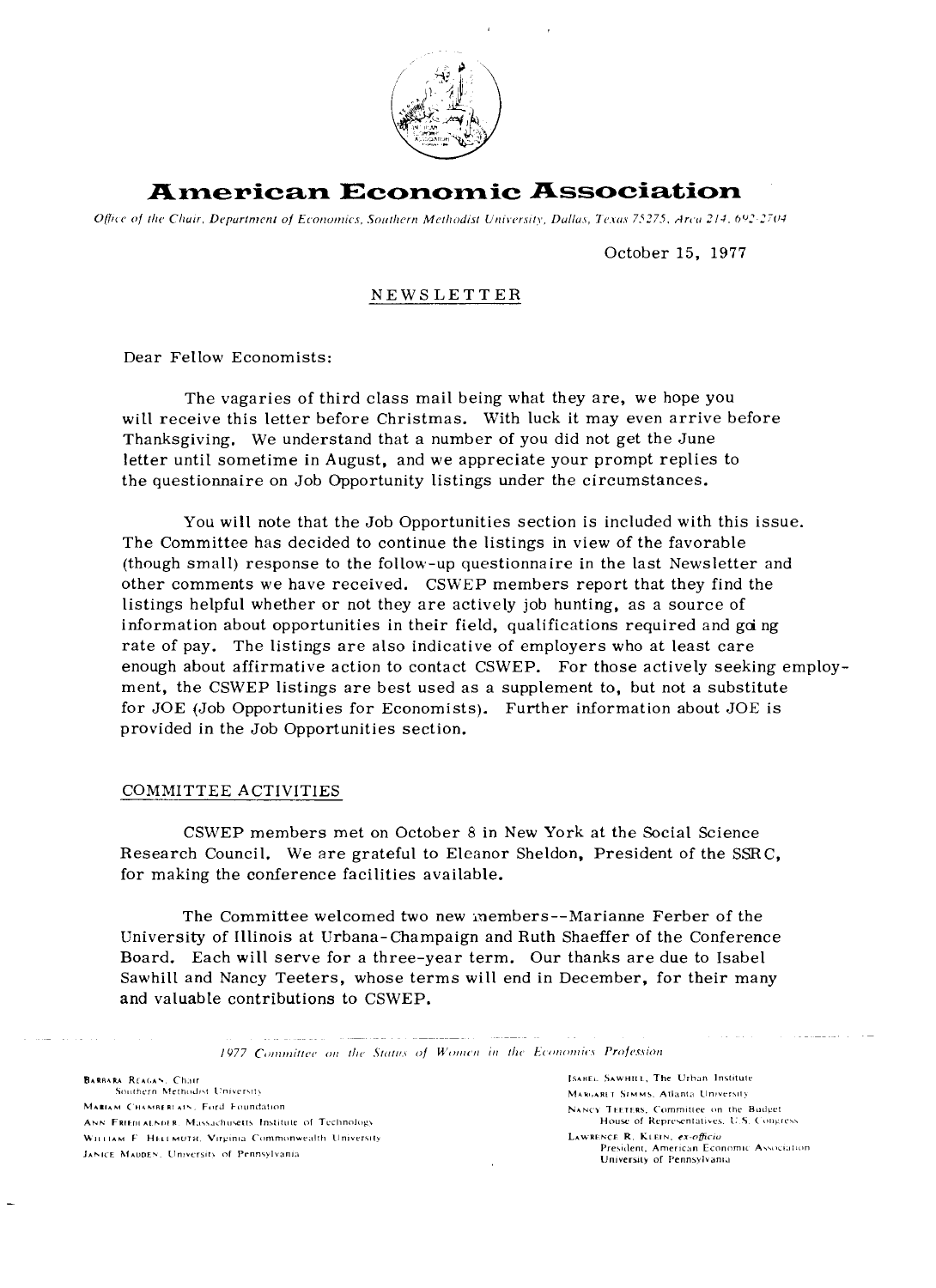on Committee activities and will offer an opportunity for suggestions from the floor of possible future directions of activity. If there are any agenda items you would like to suggest in advance of the meeting please forward them to Barbara Reagan, CSWEP Chair. As in previous years, CSWEP will also have a hospitality room that will be open throughout the meetings.

Volunteers are needed to help the Committee staff the hospitality room for two hour intervals (or one, if preferred). The hours are nine to five the first two days, closing at noon on the third day. If you are available and would like to serve, please write, giving times, if possible to Ruth Shaeffer, The Conference Board, 845 Third Avenue, New York, N.Y. 10022.

Looking ahead to the August 1978 AEA meetings in Chicago, the theme of the CSWEP sponsored session is "Equity: Individual vs. the Family." This topic includes, but is not limited to such questions as: standards for measuring welfare levels of household; evaluation of non-market time; influence of ERA on incentives for family formation. If you are working on a paper which potentially falls within this theme, please send a 500 word abstract and either a copy of the paper you would like to present or a copy of another paper you have written to: Janice Madden, Departmcnt of Regional Science, University of Pennsylvania, 3718 Locust Street, Philadelphia, Penna. 19104.

The Committee is experimenting with the idea of broadening the base of CSWEP participation through the designation of regional representatives. As an initial step in that direction Gloria Shatto of Trinity University, San Antonio, and Joan Hayworth of Florida State will serve as co-chairs for the Southern region, thus giving Southwest and Southeast coverage. They will represent CSWEP at the forthcoming meeting of Southern Economic Association in New Orleans (November 2-4). On behalf of the Committee they will arrange for a display booth in the book section and possibly also a special CSWEP sponsored session. This effort is viewed as a pilot regional project. There will be an opportunity to discuss the idea further at the open CSWEP meeting in December.

As another experimental program, the Committee is interested in running a survey of ongoing research by associate members. They would appreciate hearing from you about research in progress. Please provide, preferably on an **3x5** card, the following information:

 $\label{eq:2} \frac{1}{\sigma_{\rm{eff}}(t)} = \frac{1}{\sigma_{\rm{eff}}(t)} \frac{\sigma_{\rm{eff}}(t)}{\sigma_{\rm{eff}}(t)} = \frac{1}{\sigma_{\rm{eff}}(t)} \frac{\sigma_{\rm{eff}}(t)}{\sigma_{\rm{eff}}(t)} = \frac{1}{\sigma_{\rm{eff}}(t)} \frac{\sigma_{\rm{eff}}(t)}{\sigma_{\rm{eff}}(t)}$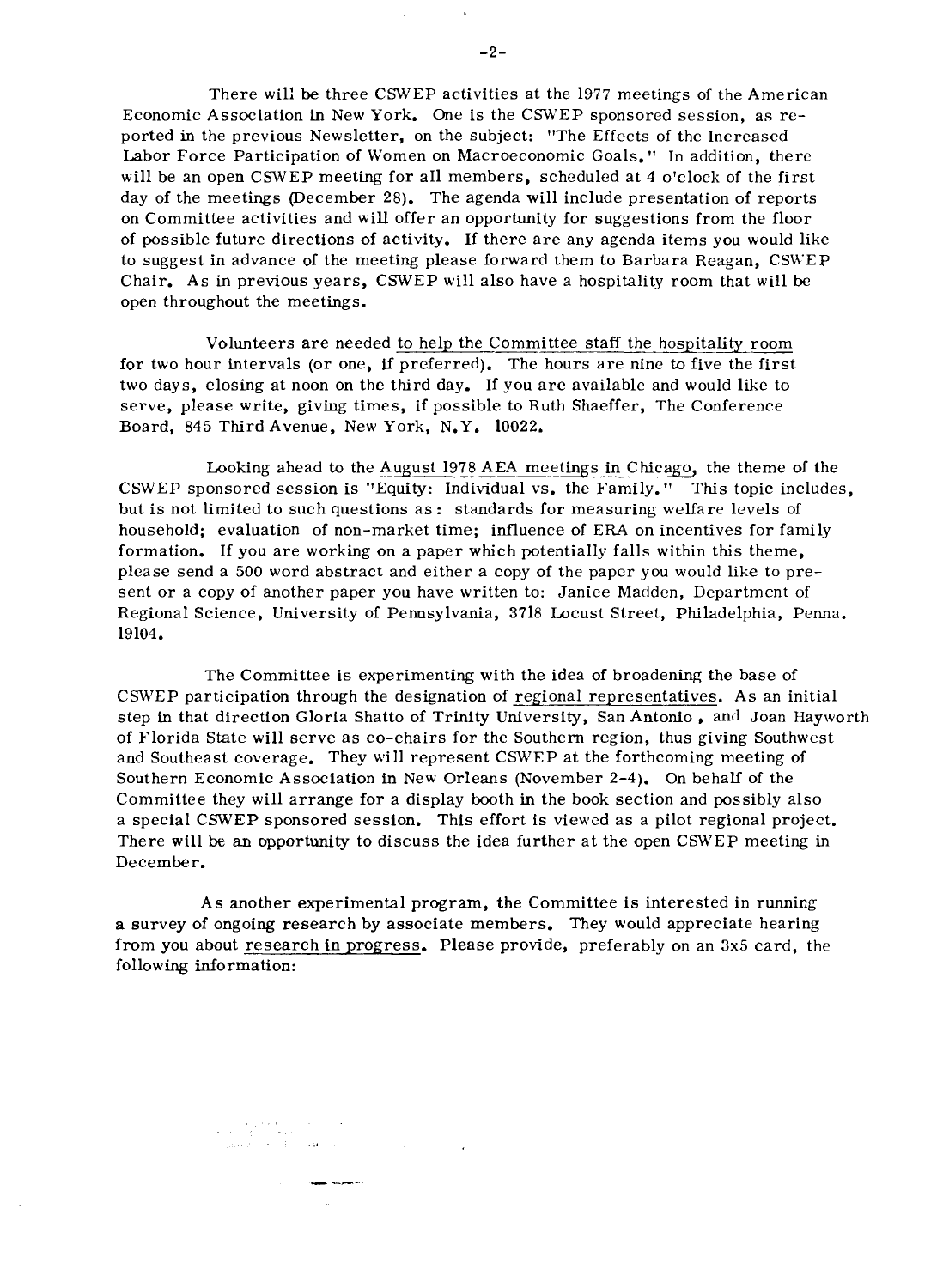Name of Investigator (or investigators, if a joint project) Area of Research (give code number based on classification system used in Journal of Economic Literature) Title of Project Expected Completion Date Funding Source, if any

Members working on more than one project should submit a separate card for each, up to a maximum of three. Send information in to Marianne Ferber, Department of Economics, University of Illinois, Urbana, Illinois 61803.

For reference, readers are reminded that the full text of the CSWEP report for 1976 may be found in the February 1977 issue of the American Economic Review.

Notice: For those of you who have not already done so, please send in your dues as soon as possible to enable us to close the books on 1977. As indicated in the March Newsletter, the fee for associate membership is \$3. Payment should be sent to Janice Madden. For your convenience a form is provided at the end of this letter.

#### NEWS FROM WASHINGTON

Secretary of Commerce Juanita Kreps announced in September the members of a new Interagency Task Force on Women Business Owners. The Task Force was established by President Carter and is charged with identifying obstacles that discourage women from entering business. Specifically, the Task Force will assess the adequacy of existing data on women entrepreneurs, identify needs for additional information and propose methods of collection; identify the primary practices or conditions which discourage women from becoming entrepreneurs, which discriminate against them or place them at a competitive disadvantage; assess current programs and practices which discriminate or are designed to mitigate these conditions and propose changes in Federal law, regulation and practice, including impact on the Federal budget. The new appointees are : Anne Wexler, Deputy Under-Secretary of Commerce for Regional Affairs, who will chair the Task Force; Patricia Mathis Harvey, Deputy Assistant Secretary for Administration, Department of the Treasury; Dale W. Church, Deputy Director of Defense Research and Engineering, Department of Defense; Alexis Herman, Director, Women's Bureau, Department of Labor; Arabella Martinez, Assistant Secretary for Human Development, HEW; Robert P. Graham, Commissioner, Federal Supply Service, GSA, and Patricia **M.** Cloherty, Deputy Administrator, Small Business Administration. Beth Abramowitz, Assistant Director of Education and Women's Issues.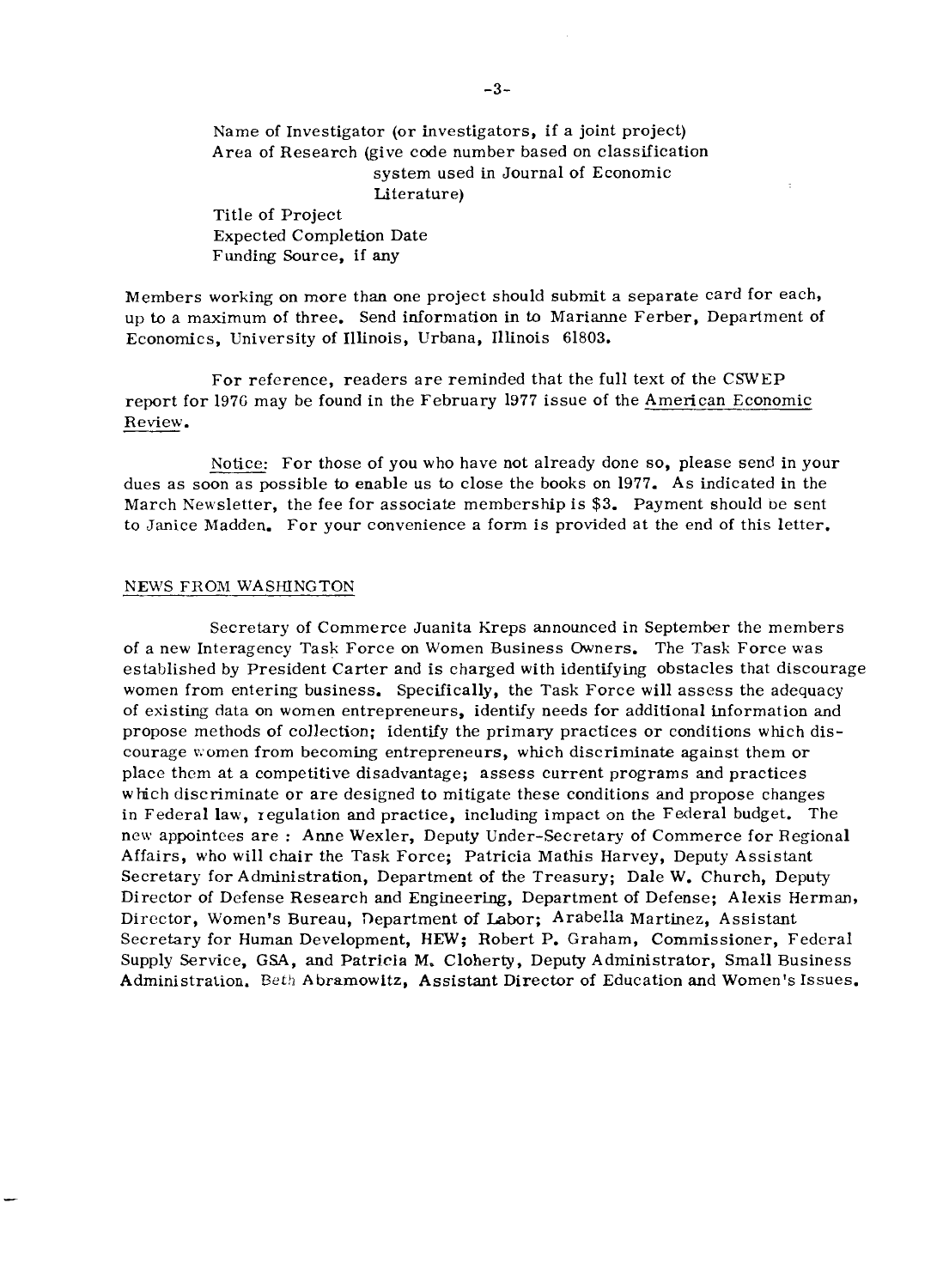White House Domestic Policy Staff, is an ex-officio member and Charlotte Taylor, formerly a Washington, D.C. management consultant will serve as Executive Director. The Task Force is expected to report to the President within 120 working days of its first meeting.

Isabel Sawhill has left the Urban Institute to become Director of thc National Commission for Manpower Policy. Nancy Barrett has taken over as Director of thc Program of Research on Women and Family Policy at the Urban Institute. Nancy is a former chairperson of the Economics Department at American University, Deputy Director of the Office of Fiscal Analysis at the Congressional Budget Office and senior economist with the Council of Economic Advisors.

The Brookings Institution recently published a report on Women and The Military by Martin Binkin and Shirley Bach. It finds that sexual stereotypes and traditions have denied equal opportunities to women seeking to serve in administrative, technical, medical and other noncombat jobs in the military and concludes that women should be able to fill close to 600,000 military enlisted jobs compared with 126,400 that is now planned.

The Chronicle of Higher Education in its Sept. 26 issue reports on a series of recent court decisions in which charges of sex discrimination by women faculty members have been rejected. In nearly all of the rulings against individual female plaintiffs the judges have shown themselves to be reluctant to overturn academic decisions based on peer review. Alternative strategies suggested by feminist lawyers and other women's leaders include development of elass action suits showing a pattcrn and practice of discrimination, establishment of better internal grievance procedures, greater use of collective bargaining and pressure for more active enforcement of civil rights laws by federal agencies.

Congressman Carl Pursell of Michigan has brought to the attention of CSWEP a bill which he introduced in the U. S. House of Representatives in July to remove an area of inequality toward women in taxation. This bill,  $H$  R. 8615, called the Tax Averaging Equity Act, would amend the Internal Revenue Code to allow qualified individuals to disregard the income of a former spouse - whether divorced or widowed - in the computation of base period income for income averaging purposes. While both men and women would benefit, the legislation was developed with the thought that it is primarily women who are discriminated against in tax averaging. The bill has been referred to the Ways and Means Committee. If you wish to support this bill, send a letter of endorsement to Congressman Pursell or to your Congressman.

The AAUP is conducting a study of the use of part-time faculty in U. S. colleges and universities. The study, which is funded by The Ford Foundation, is under the direction of Howard P. Tuckman, Center for the Study of Education & Tax Policy, Florida State University, and is scheduled for completion in late  $1978$ .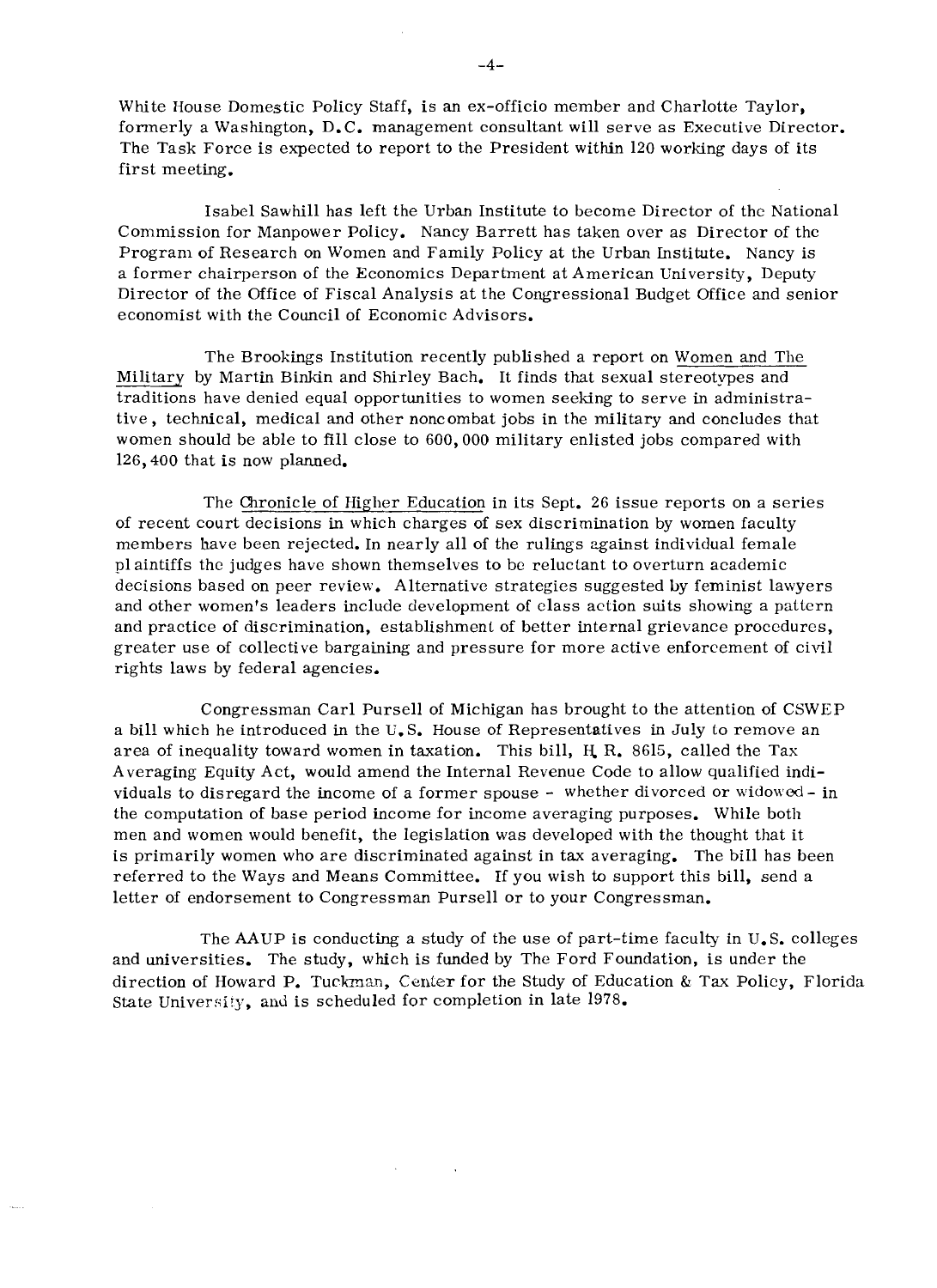#### **CONFERENCES**

The Southweslern Assembly on Women and the American Economy took place in May at Southern Methodist University under the leadership of Barbara Reagan. This was the most recent in a series of regional conferences based on the background volume prepared for the American Assembly under the direction of Juanita Kreps and entitled Women and the American Economy: A Look to the 1980's. For those of you who are not familiar with the American Assembly, it is a national program of conferences which brings together leading Americans who represent a variety of pursuits and viewpoints. The objective of the Assembly is to throw impartial light on the major problems confronting America for more irformed and effective citizen action. Following each conference the background paners and the report agreed upon by the participants are distributed as widely as possible for use as a discussion guide in schools, colleges, study groups and civic orgeiiizations. Further information may be obtained from the American Assembly, Columbia University, New York, N. Y. 10027.

The last Newsletter called attention to two important research conferences on women in the labor force. The first of these, CO-sponsored by Barnard College, the Women's Bureau and ASPER, U. S. Department of Labor, took place in September. The papcrs will be published by the Columbia University Press. They include "Bargaining Analyses of Household Decisions" by Marilyn Manser and Murray Brown of SUNY at Buffalo, "Projecting the Size of the Female Labor Force: What Makes a Difference?" by Ralph Smith of the Urban Institute, "Dynamic Models of Female Labor Supply" by James Heckman of the University of Chicago, "Career Commitment and Labor Force Participation of Married Women'' by Paula Stephan of Georgia State and Larry Schroeder of Syracuse, "Occupational Segregation: Theory, Evidence and a Prognosis'' by Solomon Polachek of the University of North Carolina, "The Convergency to Racial Equality in Women's Wages " by James Smith of the Rand Corporation, "Work Experience, Labor Force Withdrawals, and Women's Empirical Results Using the 1976 Panel Study of Income Dynamics" by Mary Corcoran of the University of Michigan, "The Evaluation of Sex Discrimination: Some Problems and a Suggested Re-orientation" by Brian Chiplin of the University of Nottingham, England, "Training Programs and the Employment and Earnings of Women" by Nicholas Kiefer of the University of Chicago, "The Impact of Equal Employment Opportunity Laws on the Male/Female Earnings Differentials" by Andrea Beller of the Radcliffe Institute, and "Male-Female Wage Differentials: Has the Government Had Any Effect?" by Edward Lazear of the University of Chicago. The conference was organized by Cynthia Lloyd **of** Barnard.

The second conference is sponsored by the Secretary of Labor and is designed to encourage greater use of the NIS data on mature women for policy purposes. It will be held on January 26 - 27, 1978 in Washington,  $D.C.$  The papers have already been selected. Participation Is by invitation only. If you have a strong interest in participating, drop a line requestmg an invitation to Isabel Sawhil!, National Commission for Manpower Policy, 1522 K Street, N.W., Suite 300, Washington, D. C. 20005.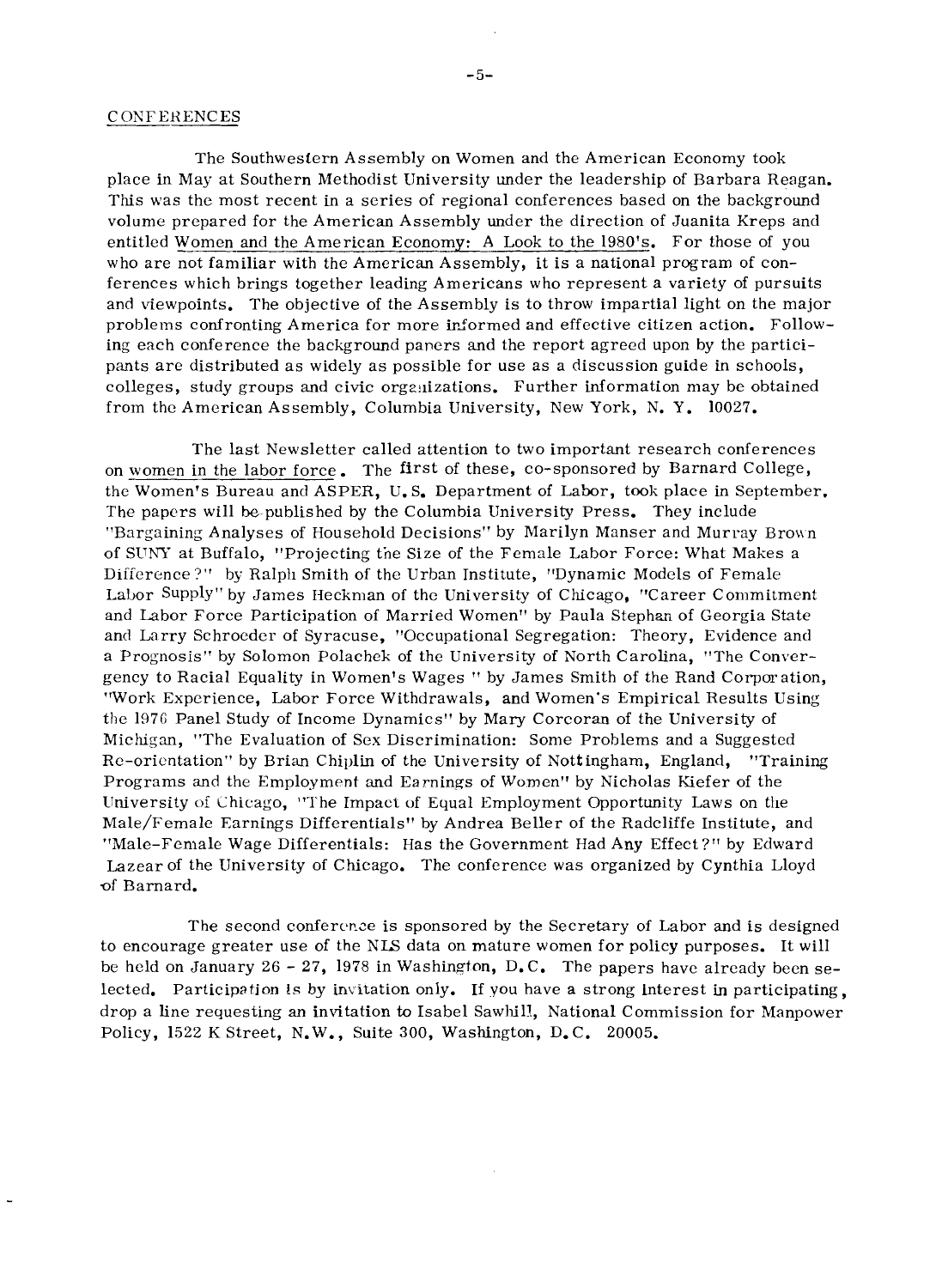Other upcoming conferences. The fifth annual meeting of the Federation of Organizations of Professional Women is scheduled for October 27 - 29 at Georgetown University, Washington, D.C. The meeting will focus on 'Women, Power and Public Policy. "

An international conference on Protective Legislation and Women's Employment will be held at Smith College, November 3-5. Participants will include researchers, lawyers , health specialists, labor union representatives and government officials from the U.S., Canada and Europe. It is expected that the conference papers will be published. The conference is funded by the Ford Foundation. Shawn Leary is the Conference Coordinator.

The National Women's Conference, organized by the National Commission on the Observance of International Women's Year, will take place in Houston, Texas, November 18-21, 1977. There will be approximately 1500 official delegates elected at state and territorial meetings earlier this year plus several hundred delegates at large. The purpose of the process is "to assess the progress that has been made toward insuring equality for all women, to set goals for the elimination of all barriers to the full and equal participation of women in all aspects of American life, and to recognize the importance of the contribution of women to the development of friendly relations and cooperation among nations and to the strengthenirg of world peace." Following the conference the National Commission will draft a report for submission to the Congress and the President by March 31, 1978.

The Wellesley Center for Research on Women in Higher Education and the Professions has received a grant from the German Marshall Fund to organize and conduct a conference on the implementation of equal pay and equal opportunity legislation in North America and selected European countries. Approximately 40 European, U. S. and Canadian policy-level officials, lawyers and social scientists will be invited to participate. Carolyn Elliott, Director of the Center, is the project director.

#### GRANTS AND GRANT OPPORTUNITIES

The American Association of University Women Educational Foundation awards fellowships for research at the dissertation and postdoctoral level to American women and fellowships for graduate study **fn** the United States to women who are citizens of other countries. Stipend for the American fellowships are \$3500 - \$7000 (up to \$9000 for postdoctoral). The deadline for application is December 15, 1977 (December 1, 1977 for International Fellowships). For further idormation write to **AAUW** Educational Foundations Programs, 3401 Virginia Avenue, N.W. Washington, D. C. 20037.

The Center for Research on Wornca **in** Higher Education and the Professions at Wellesley **Collcgc** iuviks pr,aposals for participation **in** a Faculty Development Program from women and men faculty in New England who are engaged in undergraduate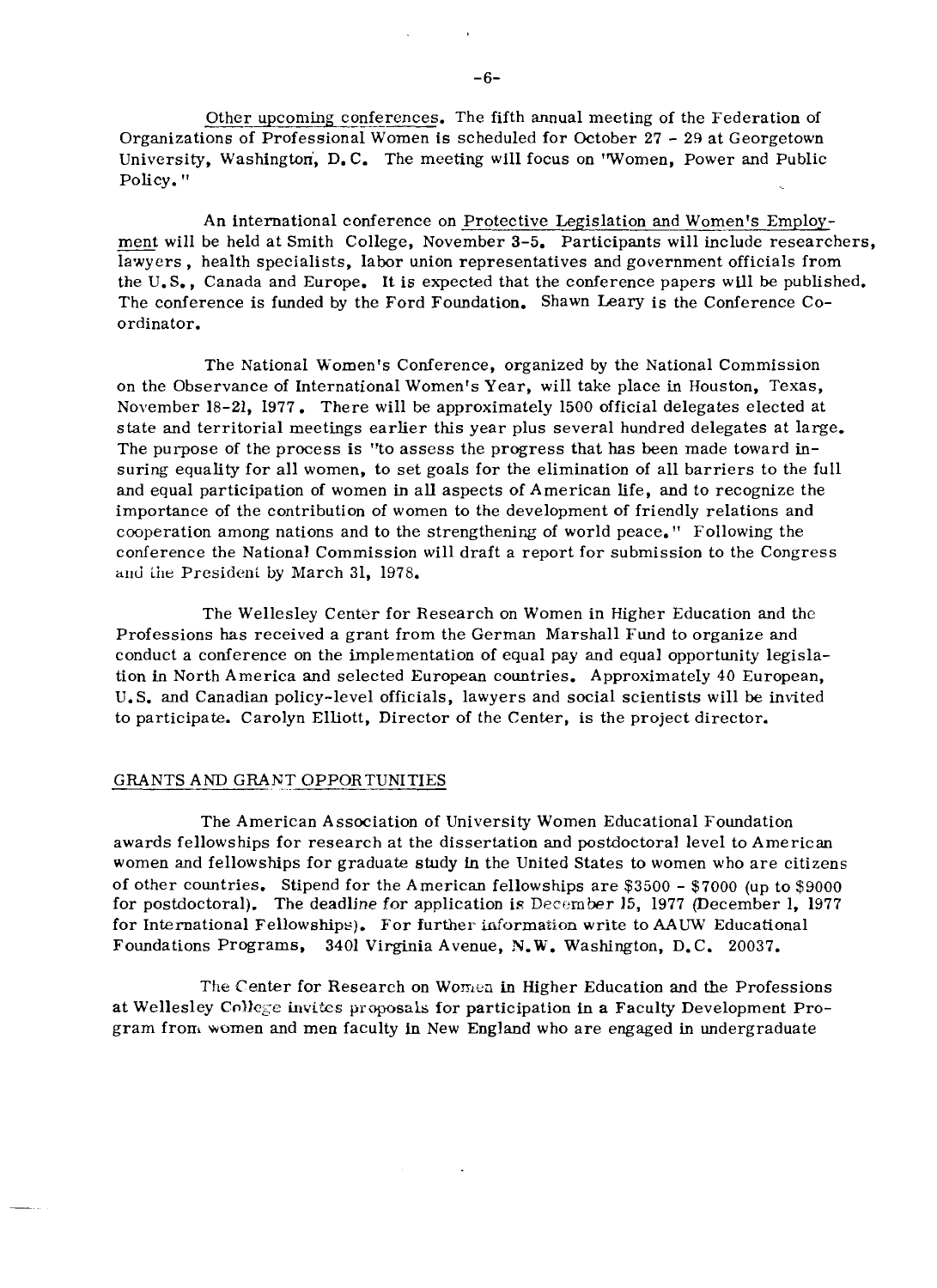liberal arts teaching. The goal of the program is to bring a more balanced view of women's and men's roles to the undergraduate curriculum by encouraging teaching faculty to engage in research on issues concerning women and to incorporate the results of scholarship in women into regular academic offerings. The program is funded by the Andrew W. Mellon Foundation. Grants are available for up to one semester of released time from teaching for rcscarch on curriculum development. The application deadline is January 15, 1978. For further information and application forms write to: Faculty Development Program, Center for Research on Women, Cheever House, Wellesley College, Wellesley, Massachusetts 02181.

Applications are now open for the White House Fellowship Program for - 1978-79. The purpose of the program is to provide Americans of outstanding promise with first hand experience in the processes of government. For further information and application forms write to the President's Commission on White House Fello\vships, Washington, D.C. 20415. The deadline for receipt of applications is December 1, 1977.

The Danforth Foundation's fellowships have been re-organized. The Graduate Fellowships for Women and the Kent Fellowships are no longer separate programs but several of their features are incorporated in the new Danforth Graduate Fellowship Program. For further information write to The Danforth Foundation, 222 South Central Avenue, St. Louis, Missouri 63105.

The German Marshall Fund has announced several grants under its program on Women and Work. One supports the Wellesley Conference, noted above. The others are for (1) a study of alternative child care policies in the U. S. and five European countries by Alfred Kahn and Sheila &merman of the Columbia School of Social Work, (2) a study of women and trade unions in Austria, Belgium, Wcst Germany, Sweden and the U.K. by Alice Cook of Cornell University and Val Lorwin of the University of Oregon and (3) a study of social insurance and employed women in the U. S. and Europe by Nancy Barrett and Nancy Gordon 01 the Urban Institute.

#### PUBLICATIONS OF INTEREST

The Program on Women at Northwestern University has begun publishing a series of occasional papers and distributing other publications of interest to women's studies activists and scholars. The initial titles are Women and Health Care, an annotated Bibliography by Sheryl K. Ruzek  $(3.50)$ ; The Health of Women at Work, a bibliography by Vilma Hunt  $(\$6,00)$ ; The Place of Volunteerism in the Lives of Women, by Arlene Kaplan Daniels (\$2.50); and Women and Work: An Issue in Honor of Caroline B. Rose, edited by Arlene Kaplan Daniels (\$5.00). The last item is a special issue (Vol. 22, No. 4) of the Journal of Social Problems. Publications are available from The Program on Women, 619 Emerson Street, Evanston, Illinois 60201.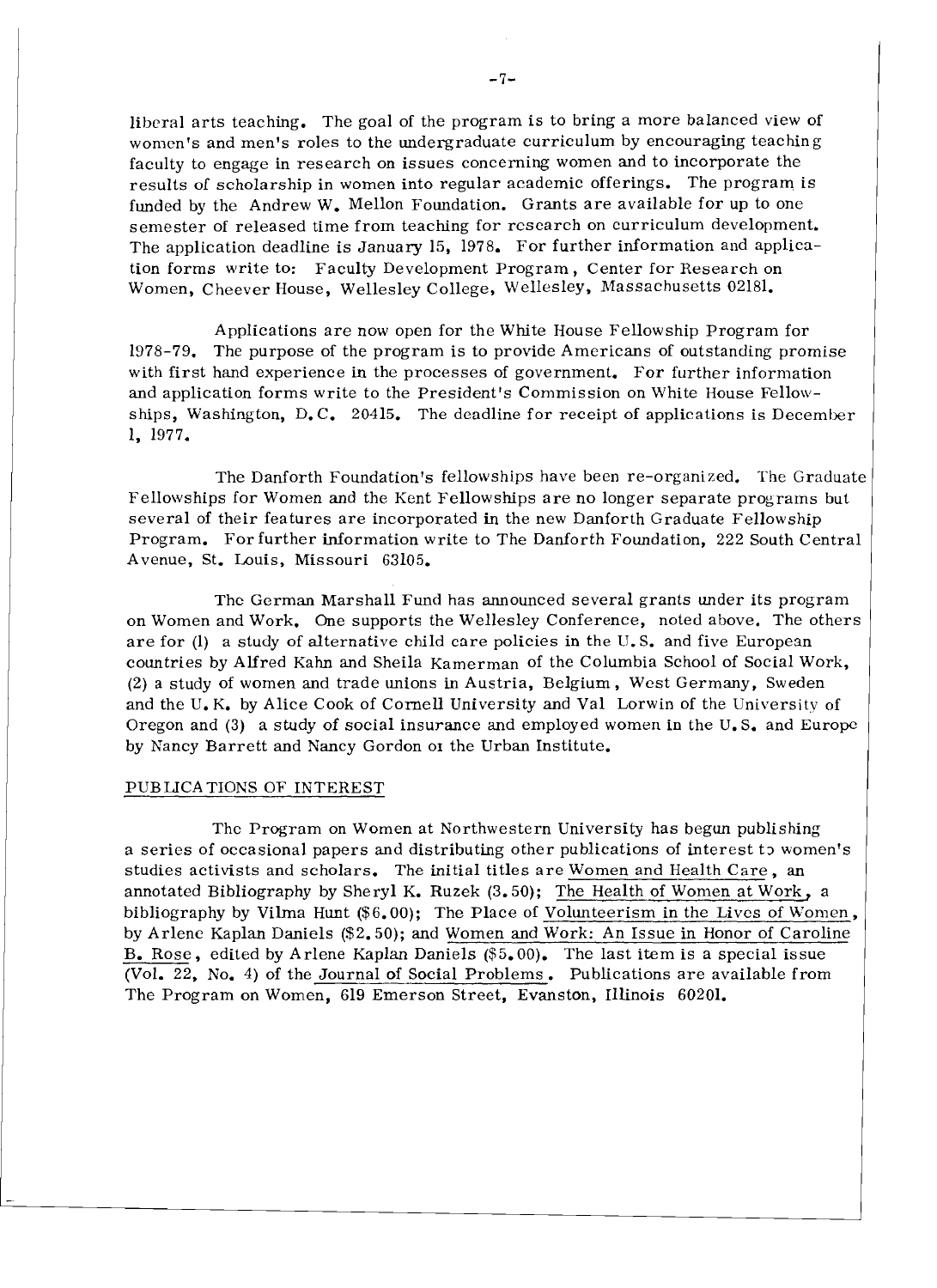The College and University Personnel Association (CUPA) published this summer the results of a study by Carol Van Alstyne, chief economist of the American Council on Education, presenting data on employment and compensation patterns in higher education administration by race and sex. The report, entitled Women and<br>Minorities in Higher Education Administration: Employment Patterns and Salary<br>Connections, may be exdered from the College and University Pers Comparisons, may be ordered from the College and University Personnal Association, 1 Dupont Circle, Suite 650, Washington, D.C. 20036. The price is **\$4** for CUPA members, \$7 to others.

The Joint Council on Economic Education recently published "The Economic Role of Women" as part of its Economic Topic Series. The publication provides a clear and nontechnical article on the role of women in the American economy and includes a "Teach About" section suitable for use by college-level principles instructors and secondary school teachers. To order copies of the pamphlet (\$2 each) or special classroom sets (30 student copies and one teacher edition for \$12) contact Kathleen McNally, Joint Council on Economic Education, 1212 Avenue of the Americas, New York , N.Y. 10036.

The Wellesley Center for Research on Women has announced the publication of a series of twelve booklets on Expanding Career Opportunities for Women in New England, prepared with the Federation of Organizations for Professional Women under contract with the U.S. Department of Health, Education and Welfare. For information about titles and prices write to the Center at 828 Washington Street, Wellesley College, Wellesley, Massachusetts 02181.

Two recent books on women in Management have received widespread attention and favorable reviews. "The Managerial Woman" by Margaret Hennig and Anne Jardim of Simmons College (Anchor Press/Doubleday) is on the bestseller list. Rosabeth Moss Kanter's Men and Women of the Corporation (Basic Books) is an alternate Book-of-the-Month Club selection. Kanter is an Associate Professor of Sociology at Yale and a member of the faculty of the New School of Organization and Management there.

#### JOB OPPORTUNITIES

The following notices of employment opportunities have been received since the last Newsletter, dated June 30. Where the indicated closing date is already past, information is included in the event that the position has not yet been filled or simply as a matter of interest. The date of the announcement is indicated in parentheses at the end of the listing.

Readers who are actively job seeking are reminded that there are many more positions listed in the AEA's Job Openings for Economists, which is published every two months. The subscription rate is \$12 for regular members or \$6 for junior members. For further information write to JOE, American Economic Association, 1313 21st Avenue South, Nashville, Tennessee 37212.

 $\omega_{\rm{max}}$  , and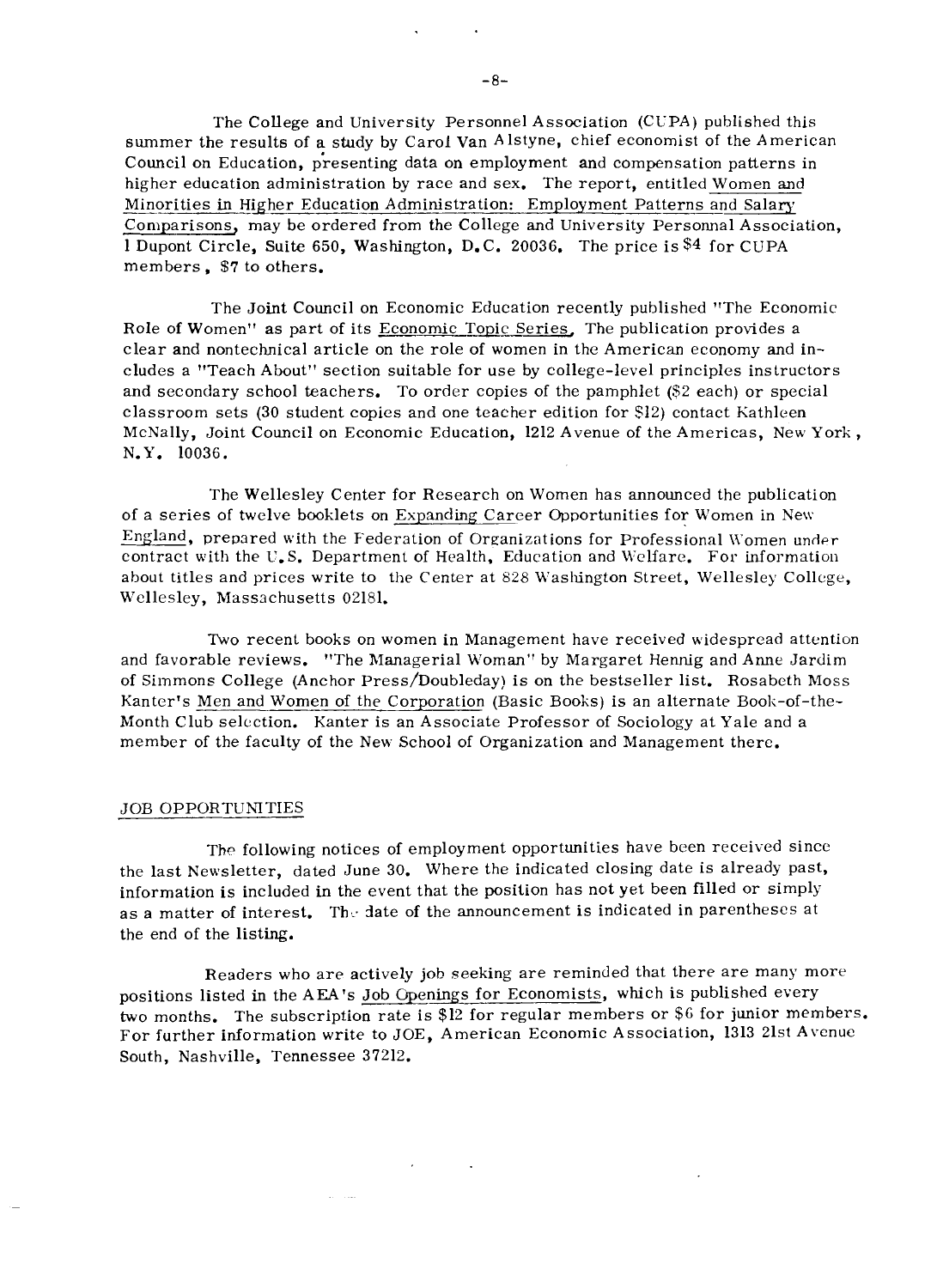#### BOISE STATE UNIVERSITY, 1910 UNIVERSIIY DRIVE, BOISE, IDAtIO 83725

Position as President of the University beginning July 1, 1978. Closing date for applications: November 1, 1977. Contact: John W. Swartley, M.D., Chairman, Presidential Search Committee, Room 105, Science Education Building, 1910 University Drive, Boise, Idaho 83725. (8/29/77)

#### UNIVERSITY OF CALIFORNIA, SANTA BARBARA, SANTA BARBARA, CALIF. 93106

Three positions in the Department of Economics, subject to budget provisions, to begin July 1978. Areas: general economic theory, growth and development, fiscal policy and public finance, business finance and investment and human capital/labor. Salary and rank depend on qualifications. Ph.D. to be received no later than September 1978. Senior professors preferred in business finance and investment and economic growth and development. Deadline for applications: December 15, 1977. Contact : Lloyd J. Mercer, Chairman, Department of Economics. (7/14/77)

#### CALIFORNIA STATE POLY TECHNIC UNIVERSITY, POMONA, CALIFORNIA 91768

Position as President of the University. Salary: \$41,208 - \$54,900. Applications should be sent by November 1, 1977. Contact: Dr. Marjorie Downing Wagner, Vice Chancellor, Faculty and Staff Affairs, The California State University and Colleges, 400 Golden Shore, Long Beach, California 90802.  $(9/12/77)$ 

#### SAN DIEGO STATE UNIVERSIIT, SAX DIEGO, CALIFORNIA 92182

Position as President of the University. Salary:  $$41,208 - $54,900$ , Deadline for applications is November 1, 1977. Contact: Dr. Marjorie Downing Wagner, Vice Chancellor, Faculty and Staff Affairs, The California State University and Colleges, 400 Golden Shore, Long Beach, California 90802.  $(9/12/77)$ 

Faculty positions leading to tenure or temporary positions as Visiting Professors or full-time Lecturers in the School of Business Administration in the following areas: accounting and taxation, finance, real estate, information systems, written communications in business, management, business policy, production, quantitative methods and marketing. Positions open for <sup>1978</sup>- 79. Ph.D. required. Appointments normally at assistant professor level but rank and salary will vary with qualifications. Contact: Robert P. Hungate, Dean, School of Business Administration. (9/77)

 $\sim$   $\alpha$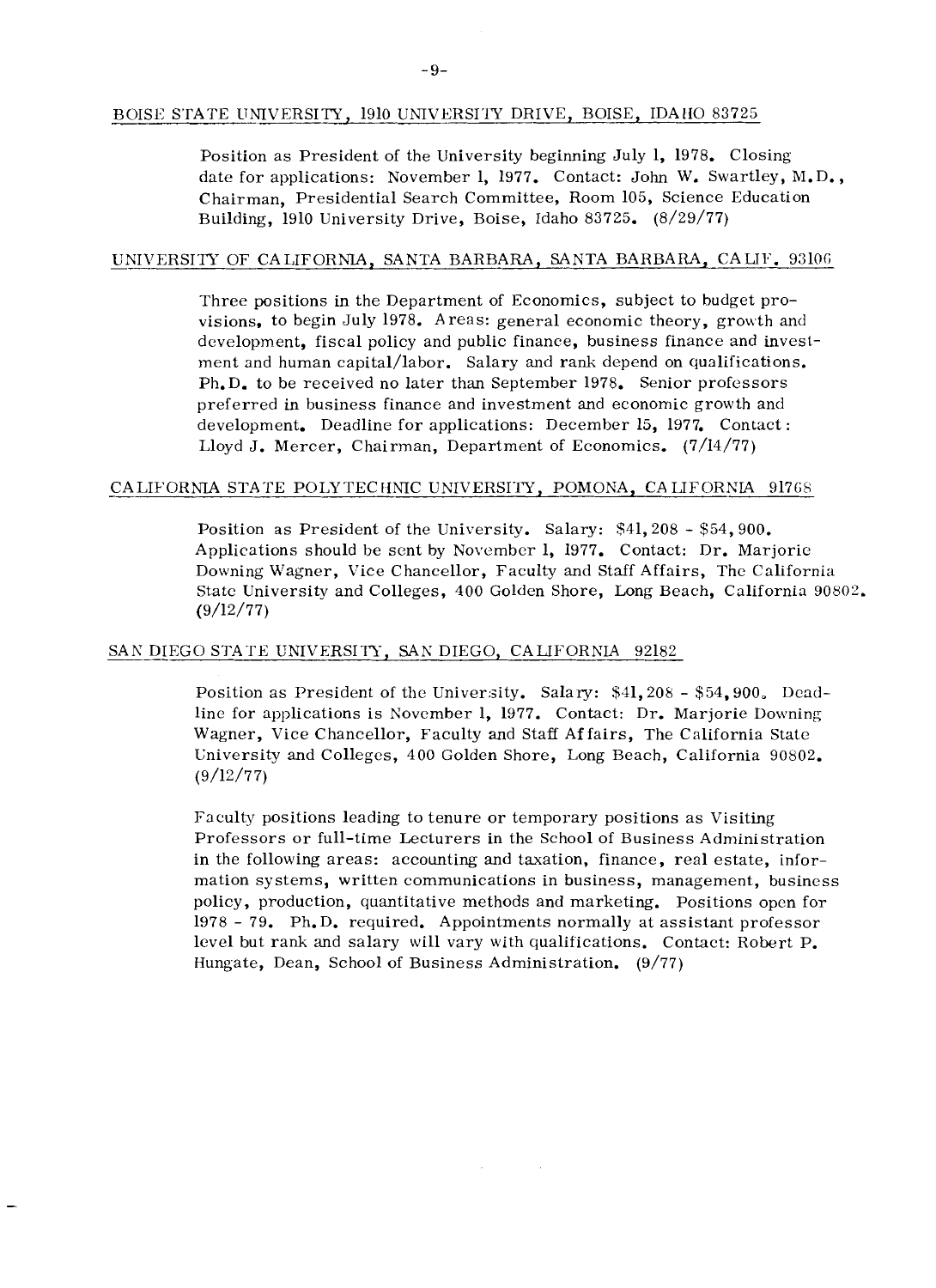#### SAN DIEGO STATE UNIVERSITY, SAN DIEGO, CALIFORNIA 92182 (continued)

Professor and Chairperson, Information Systems Department, Ph.D. in appropriate discipline, teaching experience and professional accomplishments at full professor level, consulting and administrative experience. Salary range \$21,576 - \$26,052 for ten month academic year. Tenure track position. For full consideration forward vitas before November 30, 1977. Contact: Dr. William E. Spaulding, Chairman, Search Committee, Information Systems Department, School of Business Administration. (8/77)

Two faculty positions, one in Business Policy and one in Business and Environment for Fall 1978. Full-time/tenure-track appointments or Temporary Lectureships. Salary range \$15,624 to \$27,348 depending on rank. Must have Ph.D. or DBA completed prior to 1978. Contact: William R. Sherrard, Chairman, Department of Management, School of Business. (714) 286-5306. (9/77)

#### NON-PROFIT RESEARCH ORGANIZATION, CAMBRIDGE, MASSACHUSETTS 02139

Position of senior researcher for non-profit research organization involved in federal and state anti-poverty and economic development issues. Ph. D. or equivalent. Contact: P. 0. Box ISOSRP, Central Square Post Office, Cambridge, Massachusetts 02139. (no date)

#### CARLETON COLLEGE, NORTHFIELD, MINNESOTA 55057

Tenure track position at assistant professor level (Ph. D. required) beginning 1978. Teaching includes principles, intermediate micro theory and econometrics. Contact: Robert E. Will, Chairman, Department of Economics.  $(9/1/77)$ 

#### CNA, CNA PLAZA, CHICAGO, ILLINOIS 60685

As a major insurance and financial institution, CNA seeks qualified candidates with undergraduate or graduate degrees in finance, economics, business and accounting or comparable experience. Contact; **Zan** Whitsitt, Employment **R** epresentative, at above address. (7/13/77)

#### COMPTROLLER OF THE CURRENCY, WASHINGTON, D. C. 20219

**(I)** Vacancy for a visiting research scholar **in** the Research Division to begin in January, 1978 or September, 1978. Persons with credentials in financial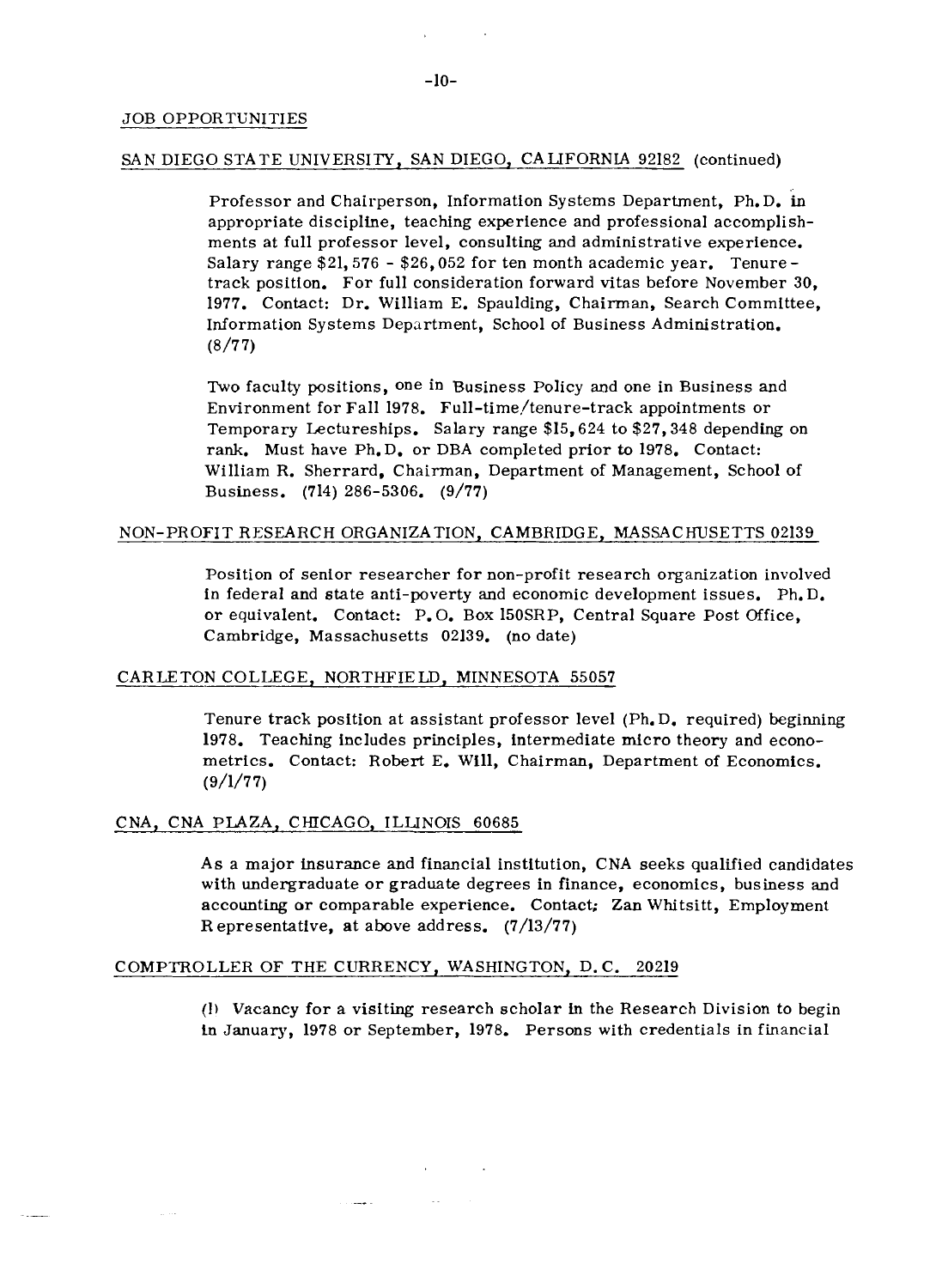#### COMPTROLLER OF THE CURRENCY, WASHINGTON, D. C. 20219 (continued)

institutions or housing research preferred. Must be U.S. citizens. (2) Several vacancies in the Research Division for financial economists with Ph.D. or D.B.A. training in applied econometrics and financial institutions, corporate finance or housing economics and finance. Must be U. S. citizens. Contact: Dr. David A. Walker, Director of Economic Research and Analysis, Comptroller of the Currency, 490 L'Enfant Plaza, S.W., Washington, D.C. 20219.  $(9/16/77)$ 

#### CORNELL UNIVERSITY, ITHACA, NEW YORK 14853

Two faculty positions in the College of Agriculture and Life Sciences in the area of business management and marketing. Positions are available September 1977 at the assistant or associate professor level. Contact: Professor Olan D. Forker, Chairman, Department of Agricultural Economics Cornell University,  $102$  Warren Hall, Ithaca, New York 14853. (7/11/77 revision of 3/24/77 announcement)

Four and possibly five neu faculty appointments in School of Industrial and Labor Relations beginning with  $\text{Fall 1978 term.}$  (1) One and possibly two appointments requiring strong analytical, institutional and econometric backgrounds and demonstrated competence in labor economics and its subareas (including labor markets and public policy, trade unions and collective bargaining, income distribution, human capital, women in the labor market and social insurance and public assistance programs. Appointment at thc assistant professor level or higher depending on qualifications of the candidate. Applications will be accepted up to December 13, 1977. Contact: Mrs. Patricia Kauppinen, Secretary, Department of Labor Economics, School of Industrial and Labor Relations, Cornell University, P. 0. Box 1000, Ithaca, New York 14853.  $(8/24/77)$ 

(2) Position for a Ph.L). economist whose research and teaching interests include income maintenance policics, programs and legislation. Appointment at the assistant professor level or higher depending upon the qualifications of the candidate. Applications accepted up to December 13, 1977. Contact: Mrs. L. Jean Morano, Secretary, Department of Labor Economics, School of Industrial and Labor Relations, Cornell University, P.O. Box 1000, Ithaca, New York 14853.  $(9/2/77)$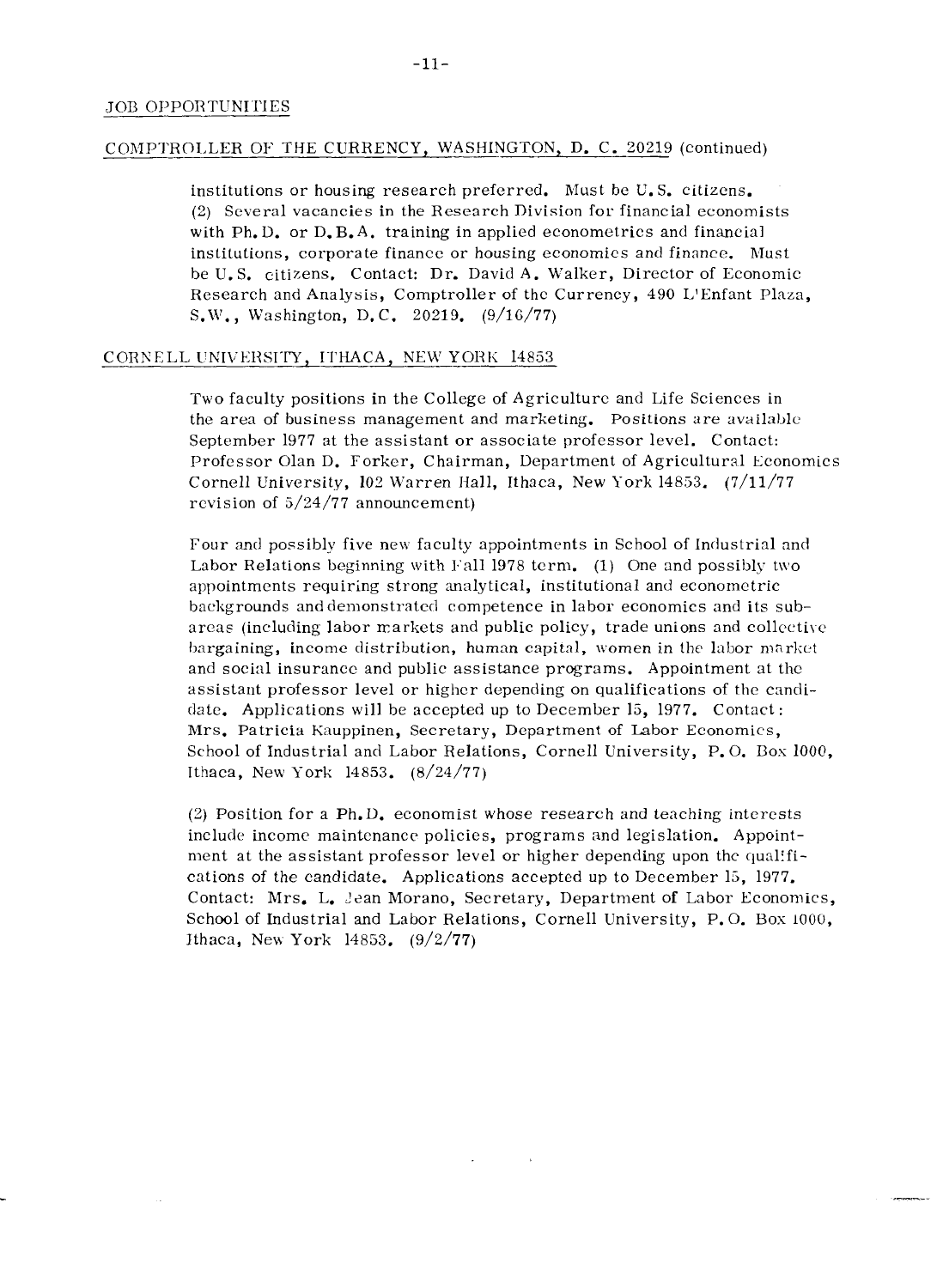#### CORNELL UNIVERSITY, ITHACA, NEW YORK 14853 (continued)

(3) Two positions in the area of Collective Bargaining, Labor Law and Labor History at the Assistant. Associate, or Full Professor level. One position is in collective bargaining and the other in labor law. Contact: Professor Thomas A. Kochan, Chairman, Search Committee, Department of Collective Bargaining, Labor Law and Labor History, New York State School of Industrial and Labor Relations, Cornell University, P. 0. Box 1000, Ithaca, New York 14853. ( 9/28/77)

#### DEFENSE INTELLIGENCE AGENCY, WASHINGTON, D.C. 20301

Economist GS-110-07/9/11. BA degree or higher in economics with an emphasis on the Soviet Union. Russian language capability desired. Applicants must be U. S. citizens. Send completed Personal Qualifications Statement SF-171 to: Defense Intelligence Agency, Civilian Personnel Division, Recruitment Branch (Dept. RR), Washington, D. C. 20301.

#### EAST TEXAS STATE UNIVERSITY, EAST TEXAS STATION, COMMERCE, TEXAS 75428

Faculty position in the Department of General Business in statistics /quantitali\ *c*  methods for Fall, 1977. The Ph.D. or DBA degree is required and industrial experience is desired. Salary: \$16,000 - \$16,000. Rank: assistant/associale professor. Closing date for applications: August 1, 1977. Contact: Dr. E. J. Manton, Head, Department of General Business. ( 6/28/77)

#### ENVIRONMENTAL PROTECTION AGENCY, CINCINNATI, OHIO 45268

Position of Operations Research Analyst GS-1515-12/1B. Closing date September 15, 1977. Send completed SF-171, Personal Qualification Statement, EPA Form  $3115-9$  to address above, attention of Nancy A. Foster.  $(8/15/77)$ ENVIRONMENTAL PROTECTION AGENCY, CINCINNATI, C<br>
Position of Operations Research Analyst GS-1515-<br>
September 15, 1977. Send completed SF-171, Pers<br>
EPA Form 3115-9 to address above, attention of N<br>
FERRIS STATE COLLEGE, BIG

 $\sim$ 

Administrative vacancy for position of Dean, School of Education, effective December 1977 or as soon thereafter as possible. Closing date for applications: October 15, 1977. Contact: Dr. Merrill R. Murray, Chairman, Dean's Search Committee, Starr Building, Room 306 C, Ferris State College. Big Rapids, Michigan 49307. (8/31/77)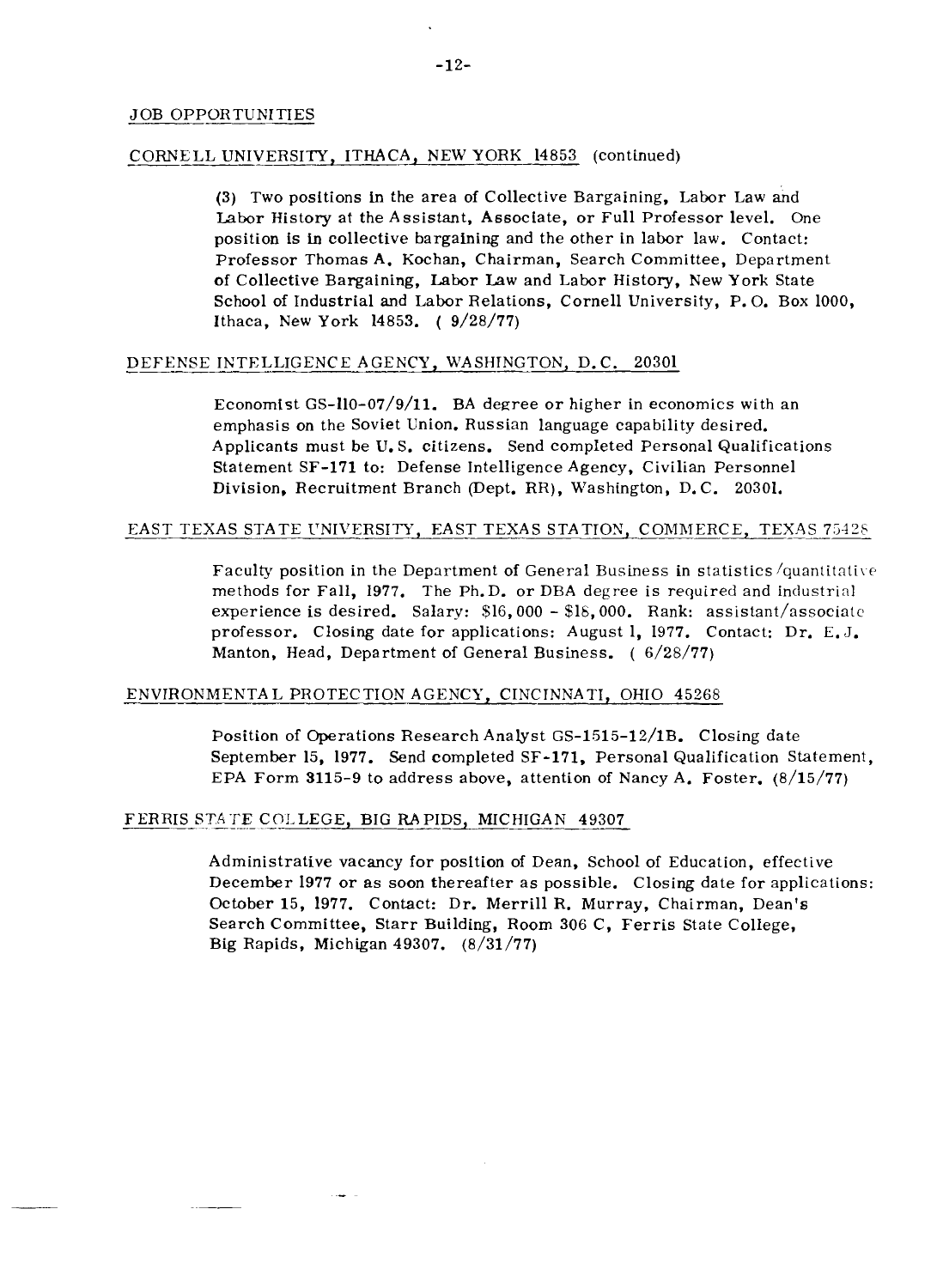#### UNIVERSITY OF IDAHO, MOSCOW, IDAHO 83843

Dean, College of Business and Economics. Required qualifications: doctoral degree in Economic or Business, teaching and administrative experience. Position open July 1, 1977. Closing date: November 1, 1977 (mzy be extended). Contact: Dr. Robert R. Furgason, Chairman, Business Dean Committee, College of Engineering.  $(7/1/77)$ 

#### UNIVERSITY OF ILLINOIS AT CHICAGO CIRCLE, BOX 4348, CHICAGO, ILLINOIS 60680

Assistant Professor (or Junior Associate Profcssor) in the Department of Economics heginning September 1978. Salary range SlG, 000 - \$20,000 depending on rank and previous experience. If Assistant Professor, would expect Ph. D. completion by September 1979. Deadline for applications: Deceniber 1, 1977.

An opening beginning 1978 at rank of Full Professor for senior economisl in micro- or macro-theory. Salary negotiable. Deadline for applications: December 1, 1977. Contact: Richard F. Kosobud, Head, Department of Economics, University of Illinois at Chicago Circle, Box 4348, Chicago, Illinois  $60680$ . Tel: (312) 996-2684. (8/15/77)

Faculty position in the Department of Marketing beginning September 1, 1978. Rank from Lecturer through Professor with salary range from  $$17,000$ through 533,000. A Ph.D. or D.B.A. or near completion is required. Contact: Professor Robert E. Weigand, Professor and Head, Department of Marketing, University of Illinois at Chicago Circle, Box 4348, Chicago, Illinois  $60680.$  (  $6/16/77$ )

#### UNIVERSITY OF ILLINOIS, URBANA, ILLINOIS 61801

Walter E. Stellner Distinguished Professorship in Marketing in the Department of Business Administration. Contact: Robert Ferber, Chairman, Search Committee for Stellner Distinguished Professorship, 414 David Kinley Hall, University of Illinois.  $(9/23/77)$ 

#### UNIVERSITY OF IOWA, IOWA CITY, IOWA 52242

Associate or full professor in business education, joint appointment College of Business Administration and College of Education. Salary commensurste with rank and experience. Effective date Summer or Fall 1978. Application deadline: February 1, 1978. Contact: Dr. Norman F. Kallaus, Chairman, Department of Business Education. ( 9/26/77)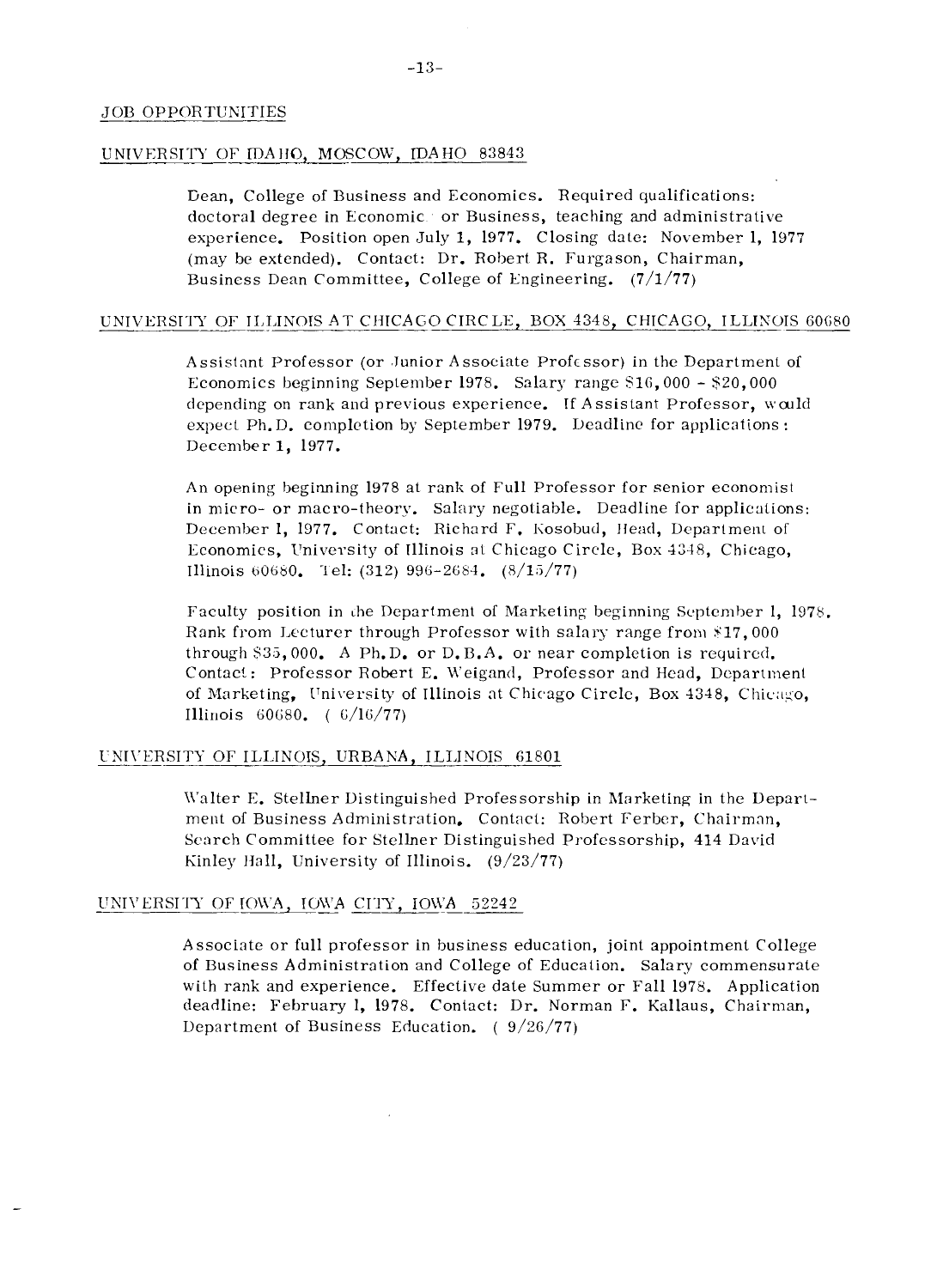#### UNIVERSITY OF KENTUCKY, LEXINGTON, KENTUCKY 40506

Director, Experiential Education for Returning Women, Office for . Experiential Education. Starting date: August, 1977. Salary \$16,000 - \$18,000. Contact: Dr. Robert F. Sexton, Executive Director, Office for Experiential Education, 303 Administration Building, University of Kentucky. Tel: (606) 257-3632. (6/15/77)

#### UNIVERSITY OF LOUISVILLE, LOUISVILLE, KENTUCKY 40208

Position open for Dean of the College of Arts and Sciences. Contact: Professor W. Wiley Williams, Chairman, Dean of Arts and Sciences Search Committee, College of Arts and Sciences, Department of Mathematics. University of Louisville, Louisville, Kentucky 40208. (9/8/77)

#### LYCOMING COLLEGE, WILLIAMSPORT, PENNSYLVANIA 17701

Vacancy for Instructor or Assistant Professor in Business Administration available in January 1978. Area: finance, investments, quantitative business analysis. M. B.A. required. Closing date: November 7, 1977. Contact: J. Hollenback, Chairman. (undated)

#### UNIVERSITY OF MASSACHUSETTS, BOSTON, HARBOR CAMPUS, BOSTON, MASS. 02125

Two or three openings beginning  $1978-79$  in range of fields including public finance, economic history, economics of race and discrimination, economics of education, political economy/Marxist analysis, quantitative methods, regional economics, comparative systems, economic theory and money and banking. Rank and salary depending on qualifications but appointments generally at the assistant professor level. Contact: Arthur MacEwan, Chairperson, Department of Economics. (9/16/77)

#### UNIVERSITY OF MAINE AT FORT KENT, FORT KENT, MAINE 04743

Assistant or Associate Professor of Economics, a joint appointment with the University of Maine at Presque Isle, beginning Semester 1, 1977. Applicants should be prepared to teach Principles, Micro and Macro Economics, Economic Theory, International Economics and Comparative Economics. Environmental Economics **\r** juld be an asset. Salary: \$12,000 - \$17,000. Qualifications: appropriate terminal degree (Ph. D. ) and evidence of competency in above areas. Due date for receipt oi application and credentials, August 1, **1977.** Contact: Chairman, Economics Search Committee at above address. (6/22/77)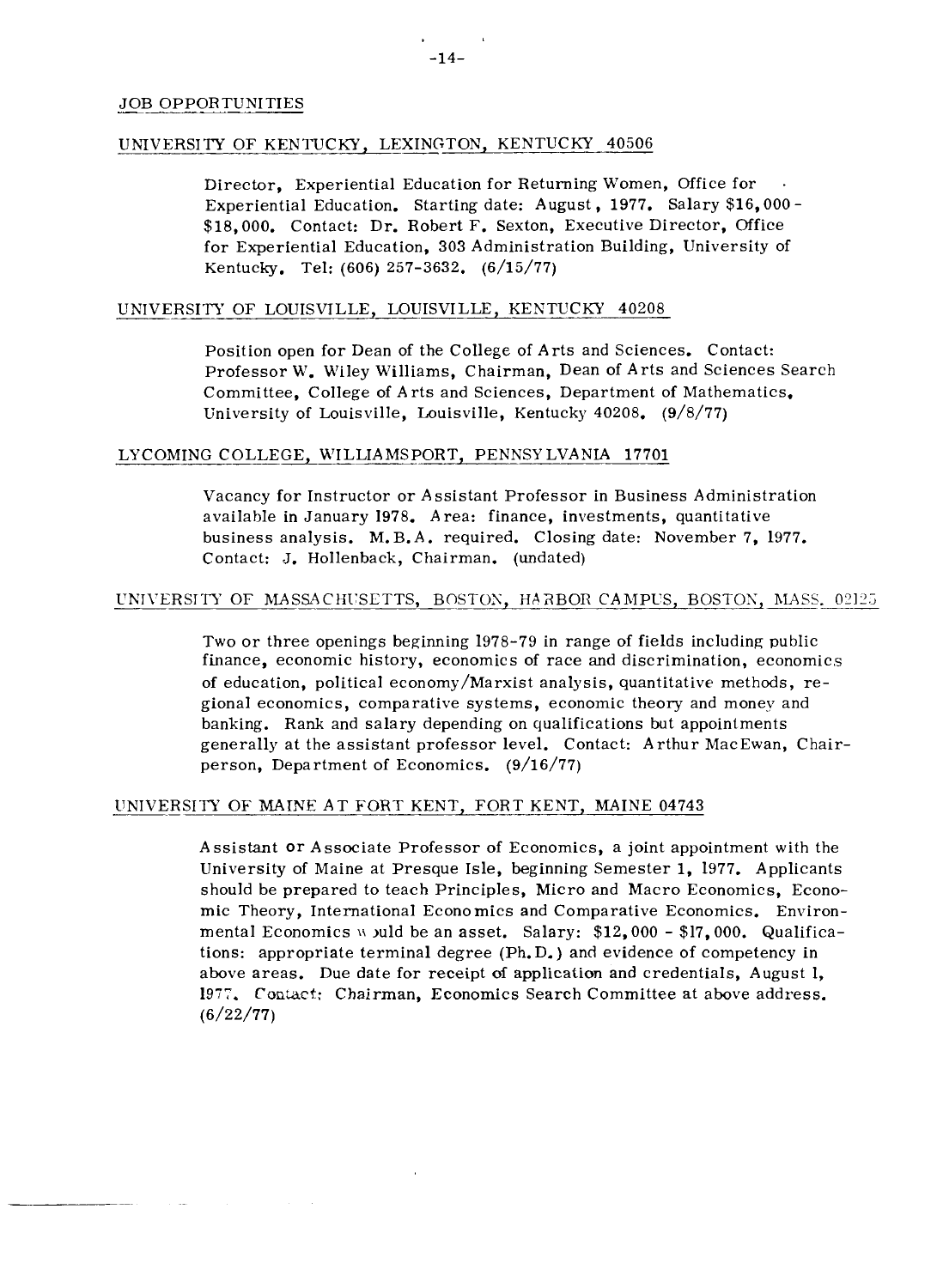#### UNIVERSITY OF MICHIGAN - FLINT, FLINT, MICHIGAN 48503

Economist, Ph. D., at assistant professor rank. One year contract from September 1, 1977 to May 31, 1978. Applicant should be qualified to teach undergraduate courses in Public Finance, International Economics, Principles of Economics and National Income Analysis. Salary open depending on training and experience. Contact: Professor L. M. Kowal, Chairman, Department of Economics. (6/20/77)

## DEPARTMENT OF THE NAVY, BUDGET CO-ORDINATION BRANCH, NAVAL AIR DEPARTM<br>SYSTEMS SYSTEMS COMMAND, WASHINGTON, D.C. 20361

Position of Budget Analyst GS-560-7/9/11/12. Position to be filled October 1, 1977. Closing date for applications July 15, 1977. Submit Standard Form 171 to Naval Air Systems Command, Room 188, Jefferson Plaza #2, Washington, D.C. 20361.  $(6/15/77)$ 

#### UNIVERSITY OF NEW HAMPSHIRE, DURHAM, NEW HAMPSHIRE 03824

Two positions in marketing, one at Assistant Professor and other at Assistant or Associate. Ph.D. or DBA (or near completion) required. Position available. January or September 1978. Application deadline November 10, 1977. Contact: Dr. Russell Haley at above address. (9/1/77)

Assistant Professor of Accounting beginning January 1 or September 1, 1978. Ph.D. (or near completion) required. Application deadline November 18, 1977. Contact: Professor Allan Cohen, Whittemore School of Business and Economics, University of New Hampshire.  $(9/18/77)$ 

#### STATE UNIVERSITY OF NEW YORK AT BUFFALO, BUFFALO, NEW YORK 14214

Several openings in the School of Management for the 1978-79 year. Contact individual identified below at Crosby Hall, School of Management, SUNY Buffalo, Buffalo, Buffalo, New York 14214, or at the telephones numbers indicated: Assistant Professor of Organization (two positions) and Assistant Professor of Industrial Relations, Dr. Joseph Shister  $(717-831-3636)$  or 5011). Associate or Assistant Professor of Environmental Analysis and Policy, Dr. Lawrence Southwick, Jr. (716-831-5517). Assistant, Associate or Full Professor of Finance, Assistant Professor of Management Science, Assistant Professor of Marketing Assistant Professor of Accounting (3 positions), Associate or Full Professor of Accounting, Dr. Stanley Zionts (716-831-2311). Associate or Full Professor of Management Systems. Dr. Edward L. Wallace (716-831-2119).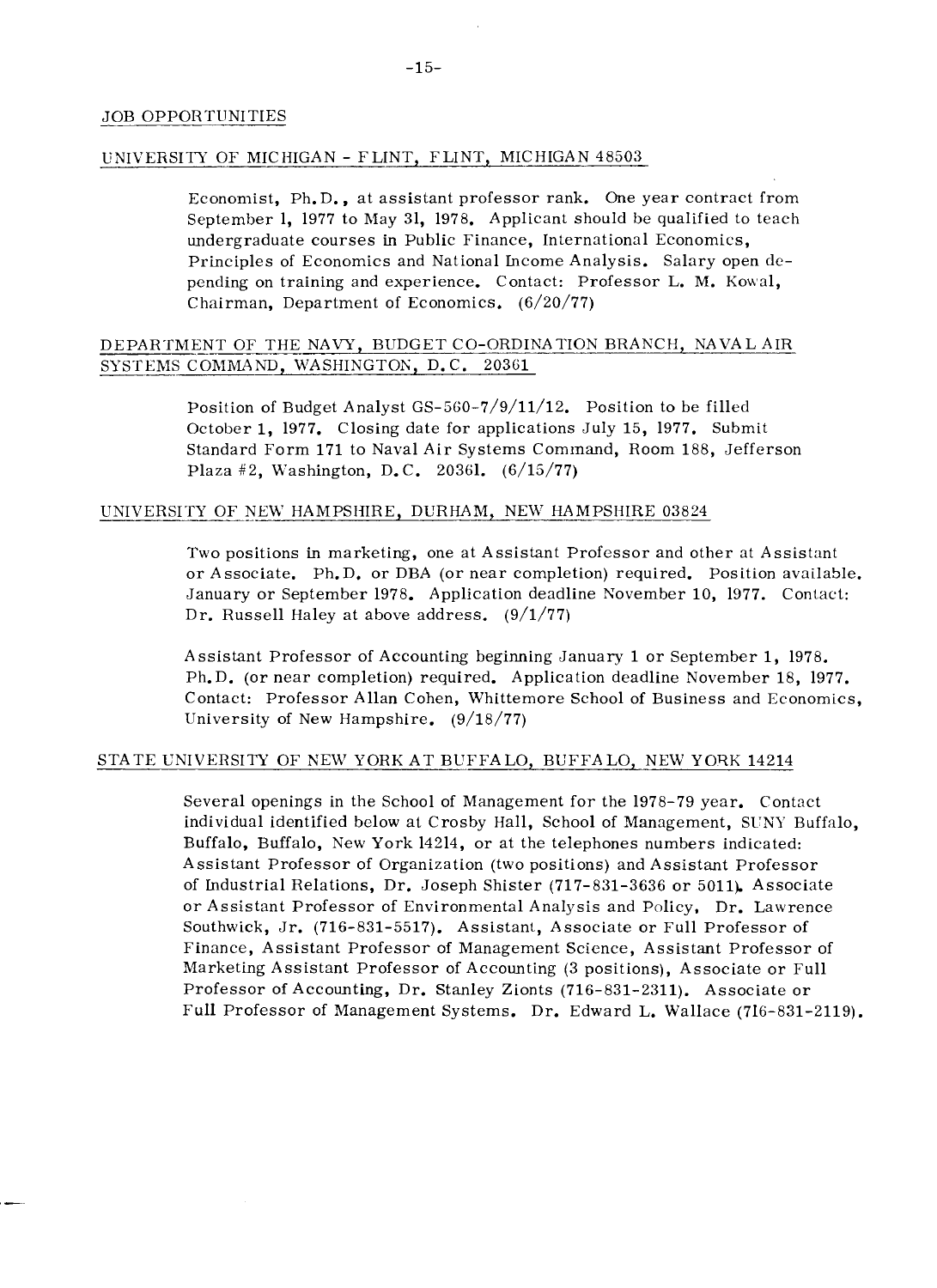#### STATE UNIVERSITY OF NEW YORK, COLLEGE AT GENESEO, GENESEO, N.Y. 14454

The following positions will be available for 1978-79 in the Division of Management Studies:  $(1)$  Accounting - one opening at the associate (or assistant) professor level for a tenure track appointment. Ph.D. and C.P.A. required. (2) Business Finance, Real Estate and Insurance- one tenure track opening at assistant professor level. Ph. D. required. (3) Marketing - one tenure track opening at assistant professor level. Ph.D. required. (4) Computer Systems - one opening (subject to budgetary approval) at assistant professor level. (5) General Economic Theory - one opening (subject to budgetary approval) at the instructor level for a one year renewal appointment. M.A., A. B.D. or Ph.D. will be considered. Contact: David A. Martin, Chairman, Department of Economics and Management Science, Welles 226, State Universlty College at Geneseo. (9/22/77)

#### STATE UNIVERSITY OF NEW YORK, COLLEGE AT POTSDAM, POTSDAM, N.Y. 13676

A tenurable opening at the assistant professor level in the Department of Economics beginning January or August 1978. Preferred fields: labor, resource economics and health, welfare, education. Ph.D. required. A.B.D. considered. Salary negotiable. Closing date for receipt of applications: November 11, 1977. Contact Dr. Austin Spencer, Chair., Department ol Economics.  $(9/9/77)$ 

#### STATE UNIVERSITY OF NEW YORK AT STONY BROOK, STONY BROOK, N.Y. 11794

Research associates for the Institute for Energy Research. For persons holding Ph. D. 's with relevant backgrounds in economics, engineering and related sciences. Joint appointment as faculty in the W. Averell Harriman College for Urban and Policy Sciences a possibility. Contact: Robert Nathans, Director of Institute at Stony Brook.  $(7/26/77)$ 

Chairman of Interdisciplinary Program in Africana Studies. Applicant should qualify for a joint appointment in an established department. Salary commensurate wlth qualifications. Contact: Professor Ruth Miller, Assistant Academic Vlce President and Chairperson, Africana Search Committee. (9/23/77)

#### UNIVERSITY OF NORTHERN IOW'A, CEDAR FALLS, IOWA 50613

Tenure track posltion in the Economics Department at the Assistant Professor level beginning fall semester 1978. Salary commensurate with experience.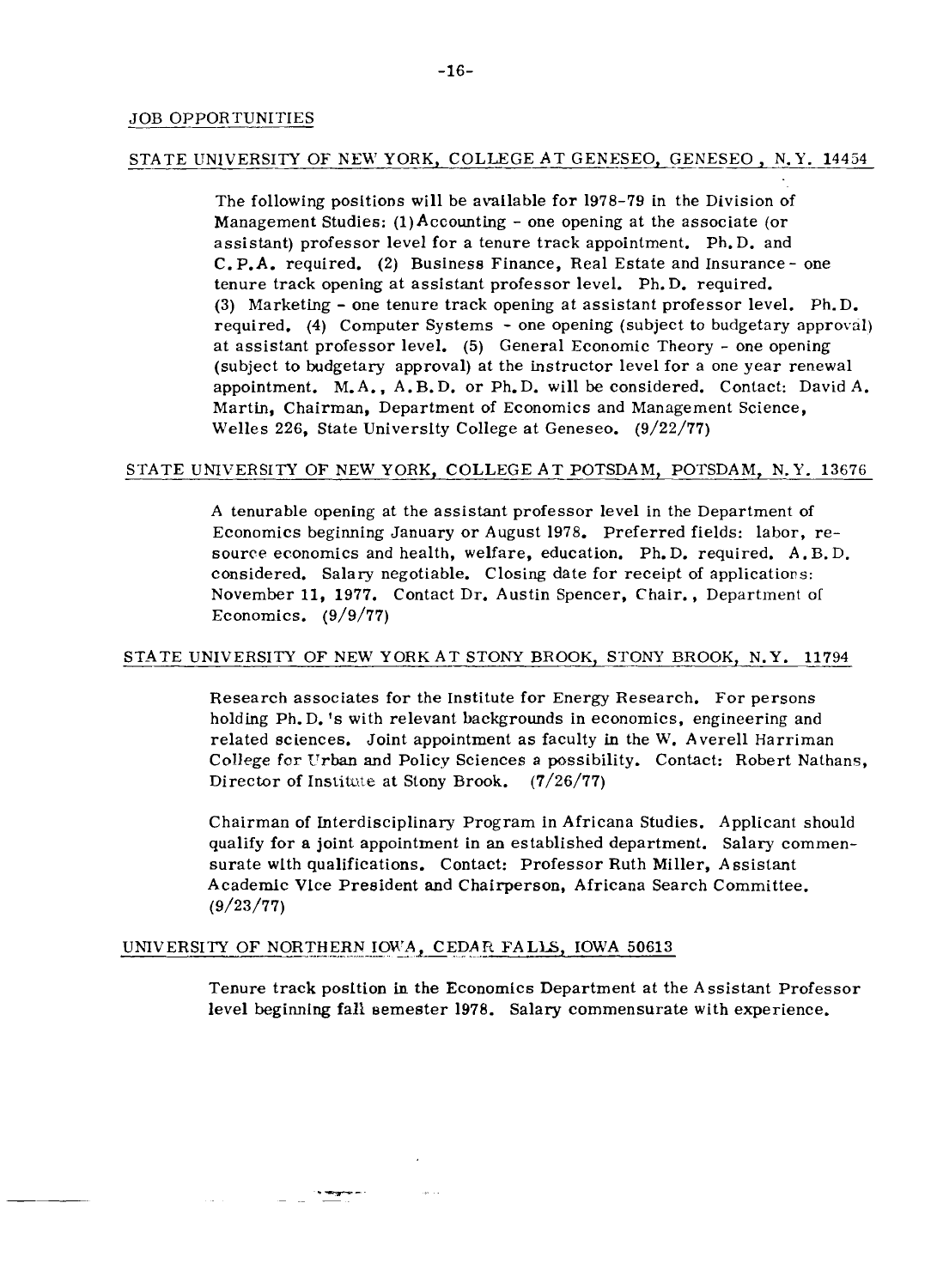#### UNIVERSITY OF NORTHERN IOWA, CEDAR FALLS, IOWA 50613 (continued)

Ph. D. required. Areas: at least one of following comparative economic systems, resource economics and economic theory. Contact: Dr. B. Wylie Anderson, Head, Department of Economics. (9/6/77)

#### OHIO STATE UNIVERSITY, COLUMBUS, OHIO 43210

Two or three openings in the Department of Economics for the academic year 1978-79, including one or two regular junior or senior appointments and two or thrcc visiting assistant profcssors. Salary range for joint appoinlments approximately \$13,640 for instructor to \$17,640 for assistant professor and  $Ph.D.$  Rank and salary of senior appointments negotiable. Contact: Professor Dagobert L. Brito, Department of Economics.  $(19/12/77)$ 

#### QUEENS COLLEGE, CUNY, FLUSING, NEW YORK 11367

Opening for Financial Aid Director, Department of Special Programs (SEEK). Bachelor's degree with Accounting/Economics background required. MBA preferred. Position available in mediately. Contact: Personnel and Budget Commitlee, Operation SEEK, Queens College, 63-30 Kissena Blvd., Temp. 3, Flusing, New York 11367. (8/22/77)

#### RUTGERS, THE STATE UNIVERSITY OF NEW JERSEY, NEW BRUNSWICK, N.J. 08903

One and possibly two faculty positions in the area of industrial relations and manpower, beginning in the fall of 1977 or January 1978. A visiting professor arrangement for 1977-78 would also be considered. Both positions would be at the assistant professor level for applicants with a Ph. D. but visiting professor could be at a higher rank. Appointment would be to the Department of Research in the Institute of Management and Labor Relations, University Extension Division. Duties include teaching at the M.A. level, research, and participation in extension activities. Contact: James P. Begin, Chairman, Ilepartment of Research. (6/22/77)

Tenure track positions at the Assistant Professor rank beginning September 1978 in the following fields: Microeconomics, Macroeconomics, Monetary Theory, Money an **1** Banking, and Econometrics. Salary commensurate with qualifications and expreience. Ph. D. or equivalent terminal degree required. Contact: Paul Davidson, Chairman, New Brunswick Department of Economics and Allied Sciences. (7/27/77)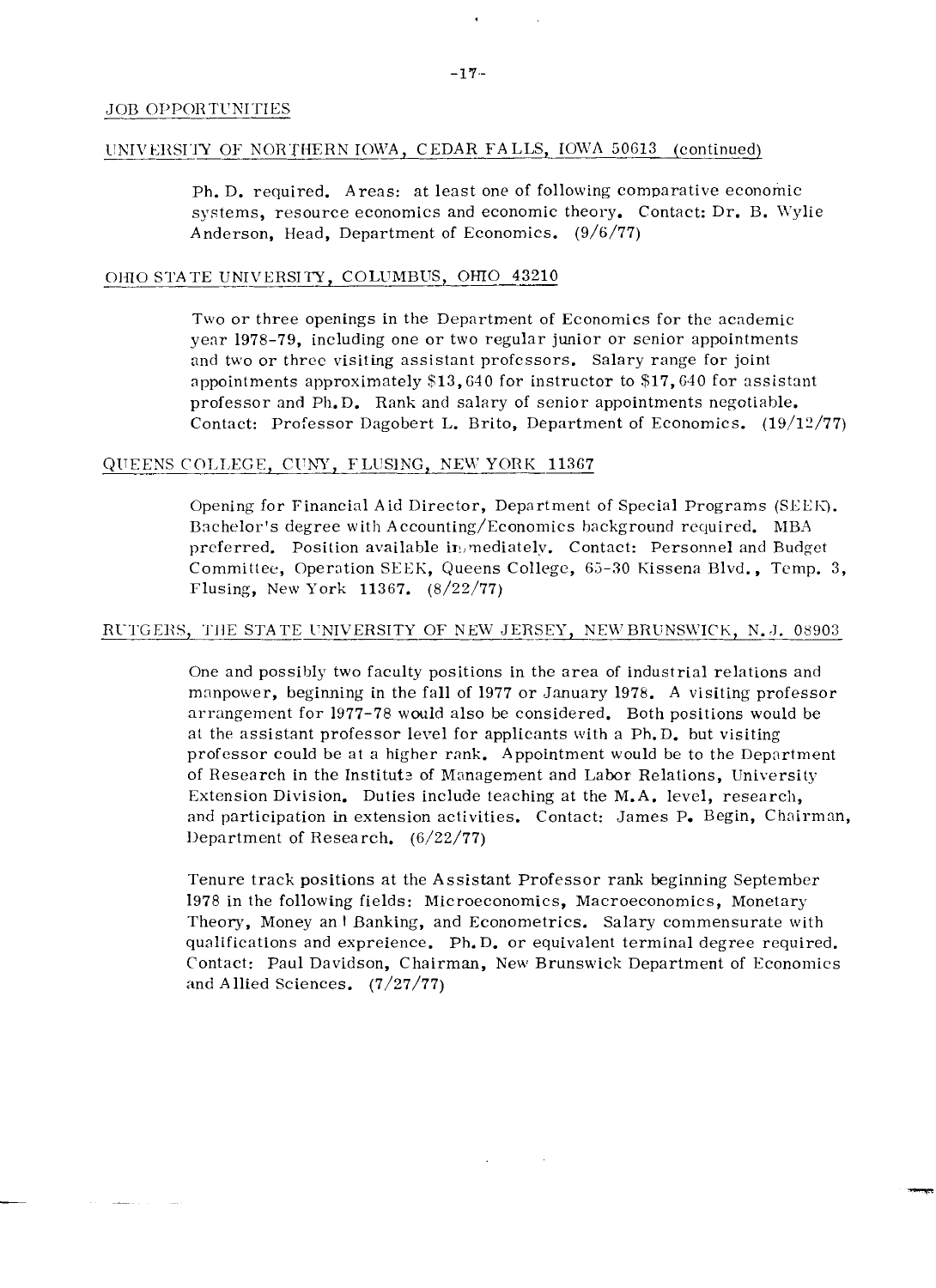#### SIMMONS COLLEGE, 300 THE FENWAY, BOSTON, MASSACHUSETTS 02115

Two full-time openings at the assistant professor level beginning September 1978. Applicants should be prepared to teach in two of the following'fields: microeconomic theory, economic growth. monetary and fiscal theory and institutions, international economics and industrial organization and public policy. Must have Ph. D. by September 1978. Contact: Chairperson, Economics Department. (9/19/77)

#### SOu TH DAKOTA STA TE UNIVERSITY, BROOKINGS, SOUTH DAKOTA 57006

(1) Assistant or Associate Professor in Agricultural Economics-Marketing, (2) Assistant or Associate Professor in Resource Economics, (3) Assistant or Associate Professor in Agriculture Business Management, (4) faculty position in Extension Economics-Community Development and Public Affairs. Appointment date: September 1, 1977. Contact: Dr. John E. Thompson, Head, Economics Department. (8/11/77)

#### TEMPLE UNIVERSITY, PHILADELPHIA, PENNSY LVANIA 19122

Assistant Professor, Economics of Education in the College of Education. PA. D. required. Applications by early September for vacancy beginning January 1, 1976. Contact: Jay D. Scribner. Dean, College of Education.  $(7/1/77)$ 

#### TEXAS TECH UNWERSITY, COLLEGE OF AGRICULTURA L SCIENCES, LUBBOCK, TEXAS 79409

Position of Department Chairperson and Professor, Agricultural Economics, effective September 1, 1977 (or mutually convenient date). Salary open. Contact: Dr. D. G. Miller, Search Committee Chairman, Plant and Soil Science Department.

#### VANDERBILT UNIVERSITY, N4SHVILLE, TENNESSEE 37235

**SECURITY OF THE** 

Tenured position in the Department of Economics for candidate with outstanding record of publications and commitment to teaching. Preferred fields: General Economic Theory, Econometrics, International Organization. Industrial Organization and Labor. Filing deadline: January 31, 1976. Contact: Professor Samuel A. Morley , Chairman, Search Committee, Department of Economics. (9/29/77)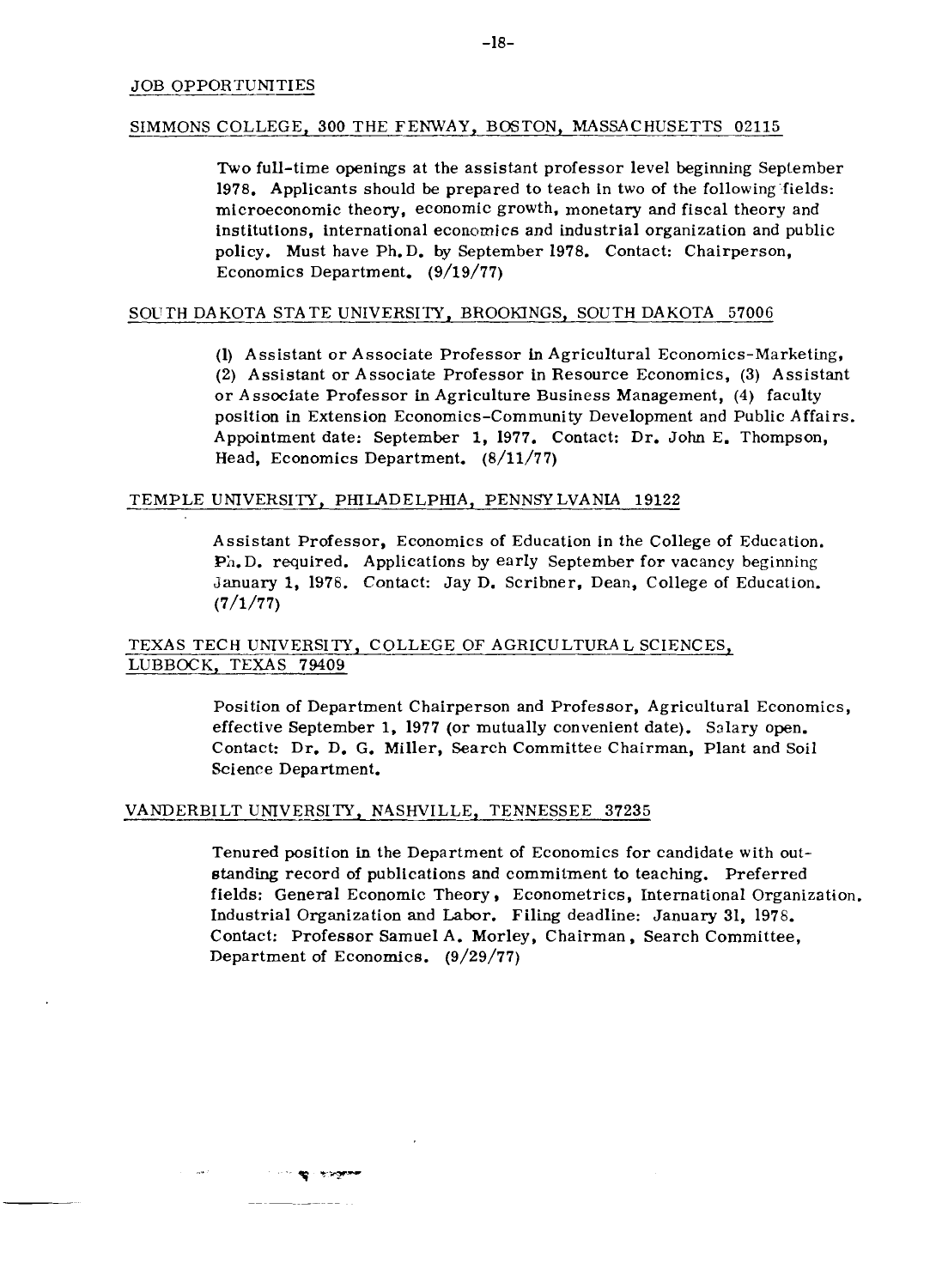#### VIRGINIA COMMONWEA LTH UNIVERSITY, 901 WEST FRANKLIN STREET, RICHMOND, VIRGINIA 23284

Assistant Professor of Economics for temporary appointment for spring semester (January - early May) 1978. Primary duties teaching principles and intermediate applied microeconomics.  $Ph.D.$  preferred but candidates near completion of dissertation will he considered. Contact: William F. Hellmuth, Chair, Department of Economics. (9/26/77)

#### UNIVERSITY OF WASHINGTON, SEATTLE, WASHINGTON 98195

Assistant Professor in Microeconomic Theory. Ph.D. in hand or near completion. Contact: Charles R. Nelson, Department of Economics, DL-30, University of Washington.  $(206)$  543-5945).  $(6/77)$ 

# con<br>DL-<br><u>WASHINGTON</u> WASHINGTON UNIVERSITY, ST. LOUIS, MISSOURI\_63130

(I) Opening in Industrial Organization and Government and Business at associate or full professor level. (2) Two or three positions in Macroeconomics and Applied Microeconomics and Econometrics at the assistant professor level. Threc-year tenure truck appointments. (3) Possible assistant professor position in economics and law. Ph.D. in Economics and J.D. required. Contact: Charles L. Leven, Chairman, Department of Economics.  $(9/9/77)$ 

#### WESTERN WASHINGTON STATE COLLEGE, BELLINGHAM, WASHINGTON 98225

\.isiting Assistant Professor in Economics beginning September 15, 1977. One year position only. Salary dependent on qualifications and esperience. Contact: K. Peter Harder, Chairman, Department of Economics, College of Business and Economics.  $(8/1/77)$ 

#### WEST VIRGINIA UNIVERSITY, MORGANTOWN, WEST VIRGINIA 26506

Contingent upon budgetary approval, at least one assistant professor level position in labor markets and public policy or industrial organization. Ph.D. requ!:ed. Contact: Dr. Neil A. Palomba, Professor and Chairman, Department of Economics.  $(9/77)$